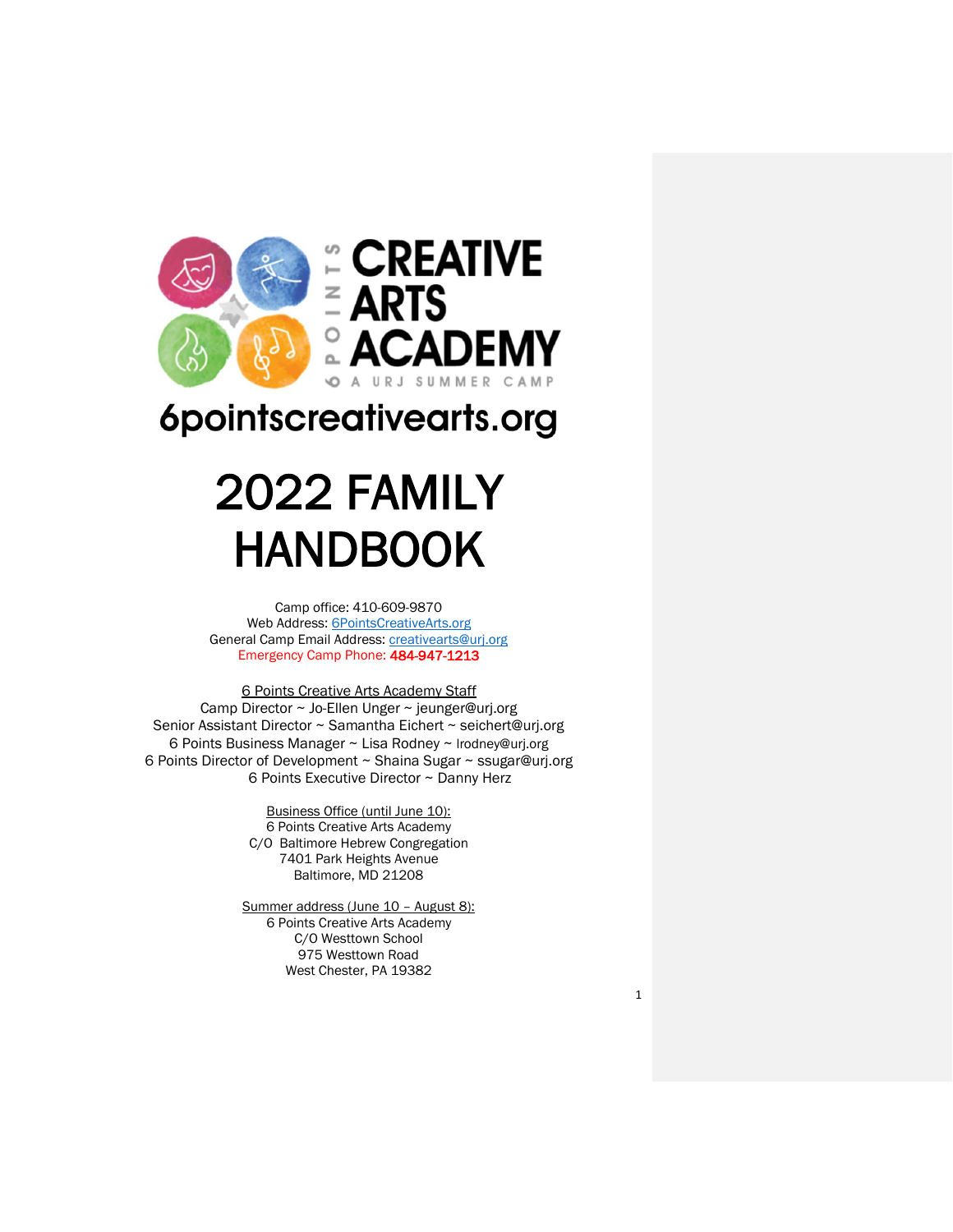Summer 2022 Sessions and dates: Session 1: June 28 - July 10 Session 2: July 12 – July 24 Session 3: July 26 – August 7

## ABOUT URJ 6 POINTS CREATIVE ARTS ACADEMY

A summer camp of the Union for Reform Judaism (URJ), our program focuses on the whole child, fostering personal advancement and resilience while creating an aspirational arc of growth and possibilities. At 6 Points Creative Arts, the program staff, campers, and site work together to create a holistic, meaningful experience for artists in a living laboratory for learning and performing. 6 Points Creative Arts uses Creative Arts and traditional summer camp activities as vehicles to provide both formal and informal Jewish education to accomplish our mission.

Our Mission is to elevate The Arts and Judaism as interconnecting sparks, inspiring campers, faculty and staff to work toward transformational change in their lives and communities.

Our Core Values reflect Judaism's wisdom and wonder as a foundation for innovation, expression and resilience, we are creative artists who:

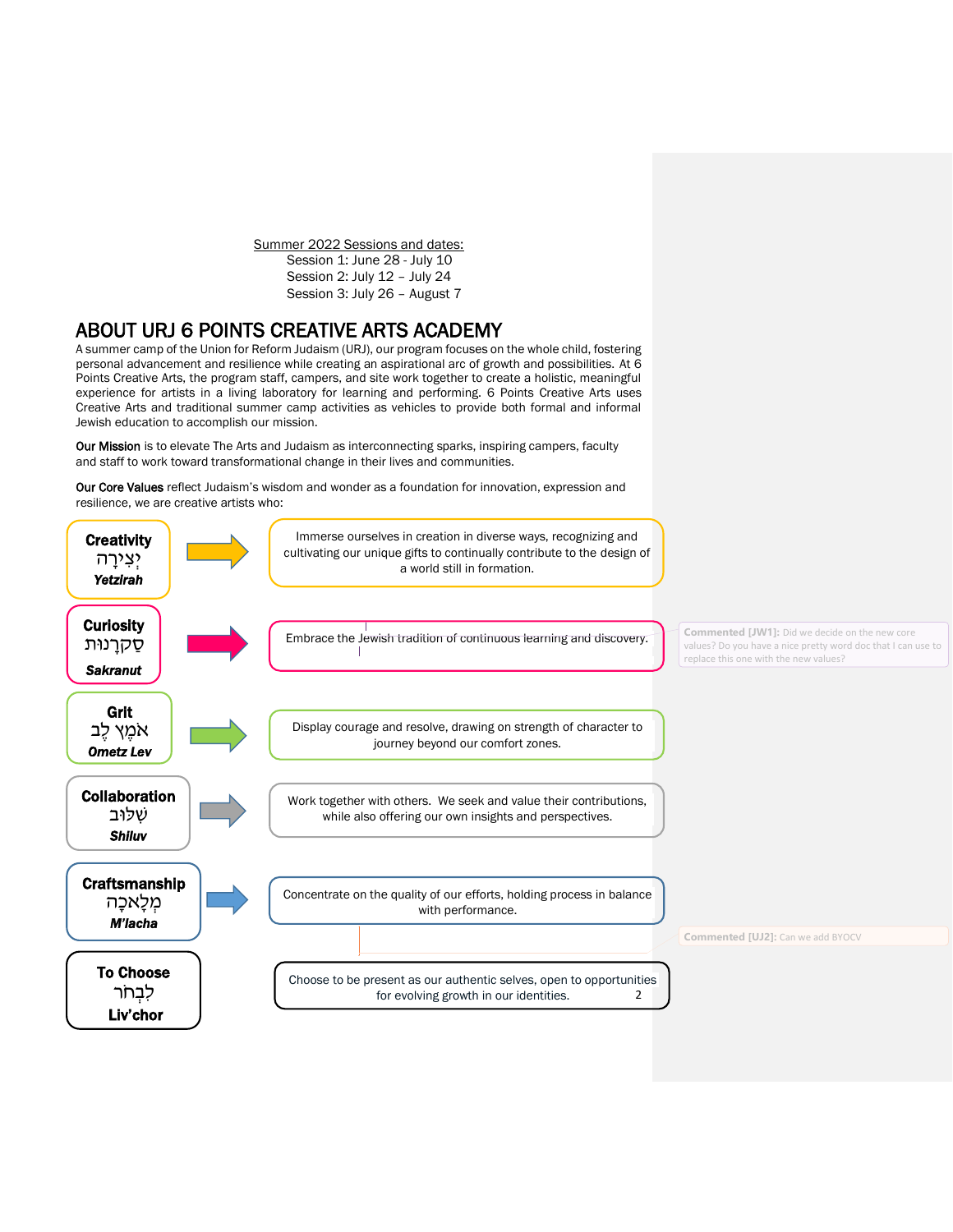

#### Who We Are

Our staff is carefully selected by our year-round camp team. Before campers arrive, all staff members participate in an intensive, 7-day orientation program. This on-site training includes workshops led by our camp leadership team, outside professionals, and industry experts. When Opening Day arrives, our entire staff is equipped to feel confident, energized, excited, and ready to meet your children.

Our dorm counselors are college-aged students and graduates who bring warmth and energy to the 6 Points Creative Arts community. Many of them have grown up in the Reform Jewish camping movement and many have not; all of them have passion and experience in working with children and in one of our art disciplines. They have all been waiting for a Jewish Arts camp! Our staff come from all over the world to share their expertise and experience with campers.

Each session, a new group of dynamic rabbis, cantors, formal and informal educators from around North America come to camp to interact, teach, worship, play, and have fun with our campers. Our faculty is an essential part of the Reform Jewish community at camp. Their participation and enthusiasm at camp reflects the importance of summer camp in the life and growth of a Jewish child.

6 Points Creative Arts Academy is proud of our open, supportive and inclusive environment. The make-up of our program is as diverse as our population; therefore, our community represents the vibrant and colorful fabric that makes up the Reform Jewish population. We hope that our campers and staff strengthen their self-esteem, Jewish identity, and connection to the Jewish community through the supportive nature of our people, staff, and programs.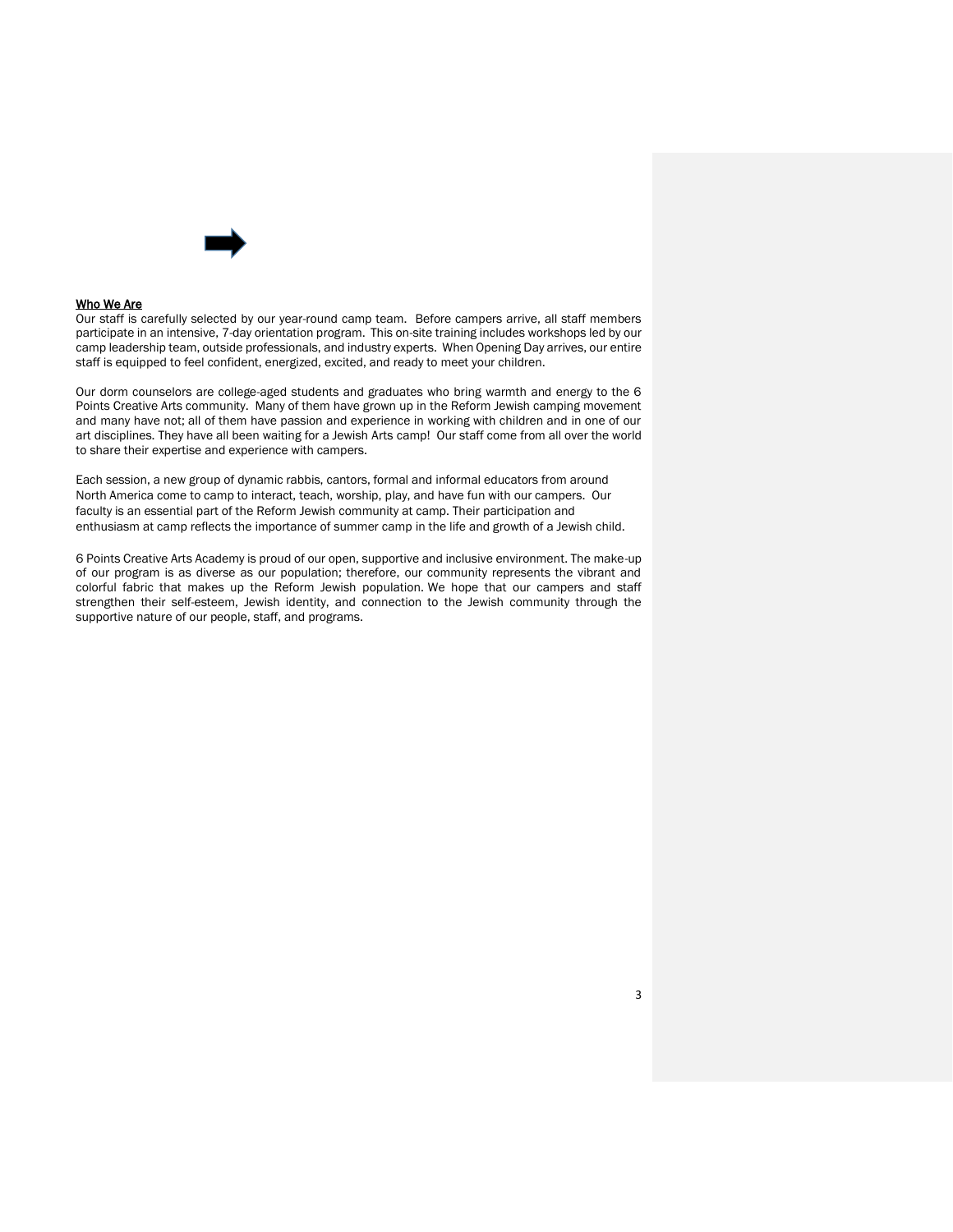## **Westtown**

Our Summer site is a beautiful, boarding school located in West Chester, Pennsylvania, on the 600-acre home of the Westtown School. The site features state-of-the-art arts facilities, air-conditioned dorms and dining hall, a lake and indoor pool, space for communal worship, recreation and much more.

The entire camp community is responsible for keeping up and maintaining our space. Therefore, all campers and counselors are responsible for the cleanliness and general safety conditions of the dorm. In addition, everyone participates, at scheduled times, in a general cleanup of the camp. Anyone damaging or defacing camp property is liable for such damage and will be charged accordingly.

#### **Housing**

Campers live in air-conditioned dorm rooms that house up to 3 people. Dorms are furnished with 2 regular twin beds, 1 regular twin sky bed, desks, dressers and closets. Each floor is equipped with modern, restrooms and shower facilities which are professionally cleaned five times a week. Counselor rooms are interspersed among the camper rooms and additional staff live on dorm as well. Dorm assignments are all-gender based on grade and/or chronological age, as well as the social and emotional maturity of each camper. All campers and staff members are housed in the space that affirms their gender identity. *See also Roommate Requests on page 15*.

#### Security at Westtown

The Westtown School is invested in the campus security infrastructure and security operations. The safety of our campers and the entire 6 Points Creative Arts Academy community that live and work on campus is our greatest concern. Security operations are managed 24/7/365 days a year. The in-house security team is experienced and knowledgeable in both military and police tactics.

There is a constant rotating security guard roaming campus, and additional security guards watching campus security cameras that are stationed throughout buildings and outdoor areas. Dormitories and programming spaces are card access only. Every access card is coded for the individual to whom it belongs. Campus security, in partnership with the Creative Arts year-round team, limits what areas staff can access during certain hours of the day. Campers will not be given access cards. Emergency exits (side doors) are also secured with alarms to prevent unauthorized entry or exit from the building.

The entire 6 Points Creative Arts Academy staff undergoes a rigorous safety and security training during the 7-day orientation prior to campers' arrival. Creative Arts staff work closely with Westtown and the URJ in designing the best possible training for our staff.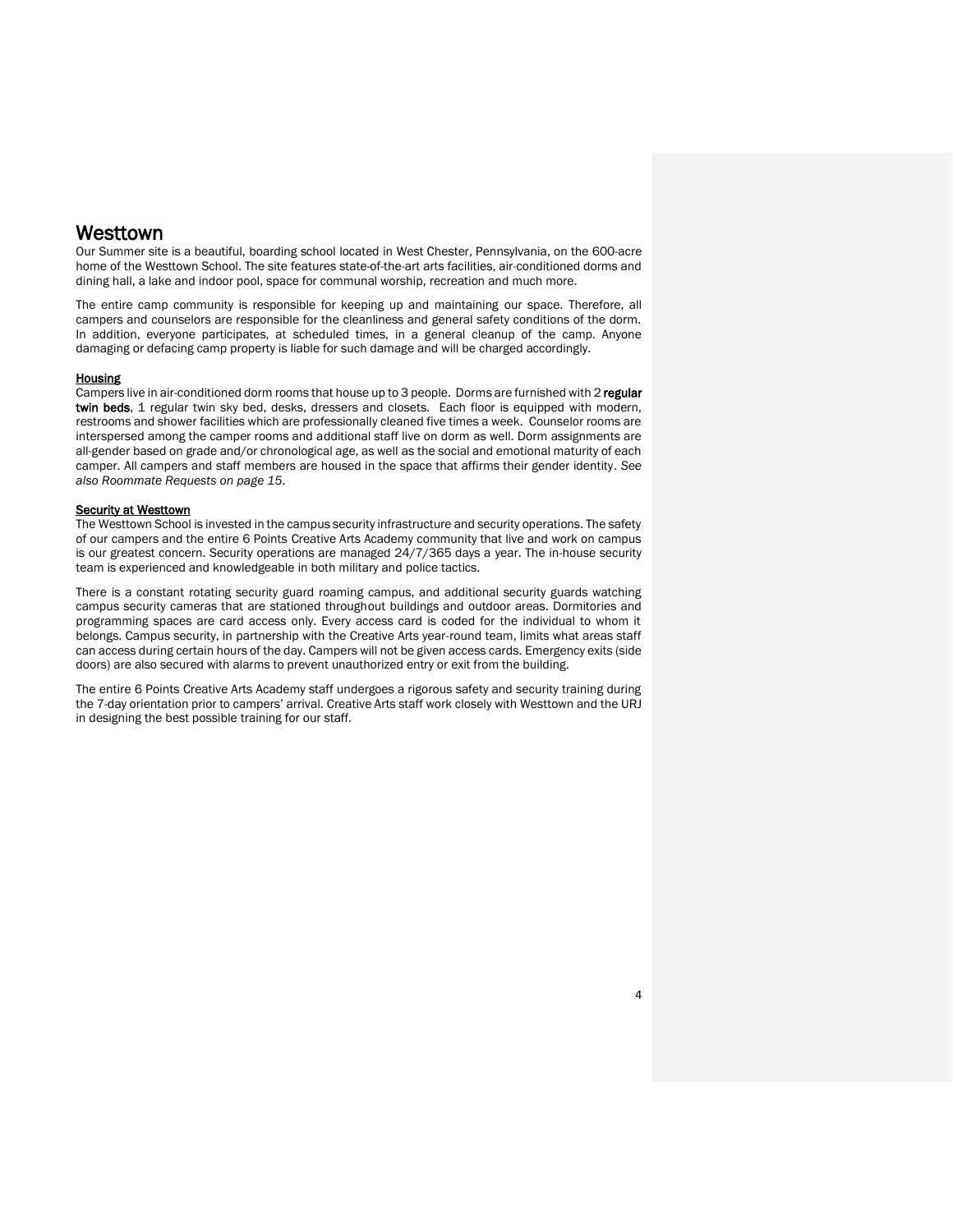## **Transportation**

Arrival and Departure information are communicated via the online Transportation Form. This includes baggage information.

 Prior to the start of each session, you will be emailed a travel plan confirmation (with contact information as necessary for Unaccompanied Minors).

If you have not yet completed your travel arrangements and need assistance, please contact our director of Summer Operations at caalogisitcs@urj.org

5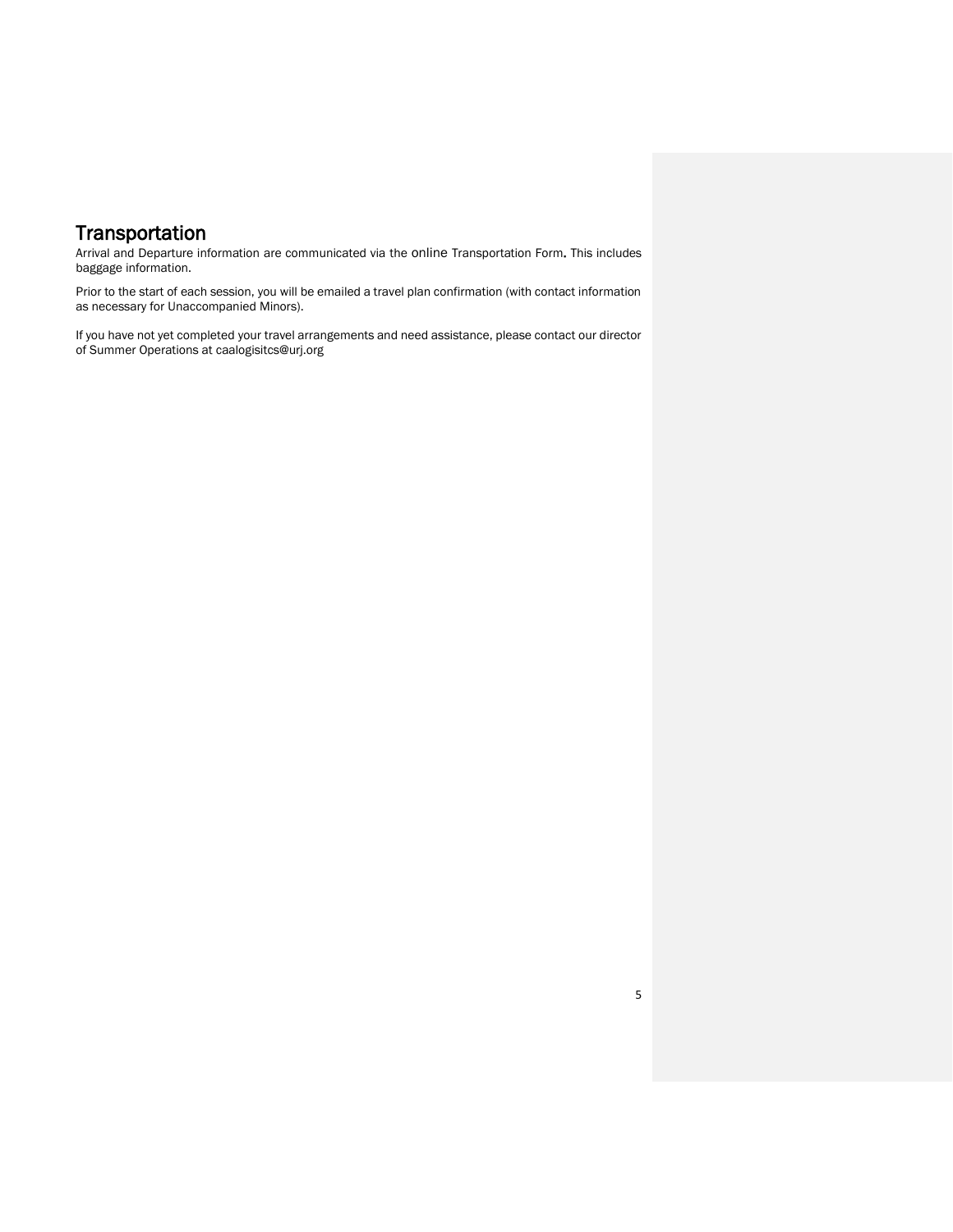## FORMS

Camper forms can be found by logging in to your **CampInTouch (CIT)** account under the "Forms & Documents" tab. Suggested browsers are Chrome and Firefox.

Camper forms are due May 1, 2022.\* Your diligence in completing this critical paperwork is appreciated. Please call Michael Derby with any questions about your camper's forms.

The web address for CampInTouch is: [urjarts.campintouch.com](https://theurj-my.sharepoint.com/personal/kehoffman_urj_org/Documents/Handbooks/urjarts.campintouch.com)

### Required Paper Forms (print out and upload into CIT):

*Scan to your CIT account*

- Immunization History 2022
- URJ Youth Medical Examination Form to be completed by your child's doctor
- URJ Youth Insurance Cards & Authorization Form signed by parent/guardian
- Westtown School Parental Authorization Liability Waiver and Release Form
- COVID-19 Vaccination Card

#### Required Online Forms (CIT):

- Health History Form
- Camper Information Form
- Commitment to Community
- Anti-Bullying Pledge
- Transportation Form, including baggage information
- Vaccine Policy Form
- Upload a recent photo of your child
- 2022 COVID-Brit

#### Optional Forms:

- Financial Aid Request Form
- Roommate Request Form
- Bar/Bat Mitzvah Request Form paper form if camper will become Bar/Bat Mitzvah between August and December 2021 only - signed by Rabbi, Cantor, or Educator. We may be unable to accommodate late forms.

\*Campers registered after May 1st must have all paperwork completed prior to opening day of the camper's session.

## Financial Information

All camp fees, including scholarships, must be paid prior to the start of camp as agreed to in the camper application. Contact the camp office with information about expected scholarships and billing questions. A valid payment method must be on file to cover incidental expenses (prescriptions, equipment, airline fees, etc.) incurred during camp. Camp accepts most major credit cards and e-checks.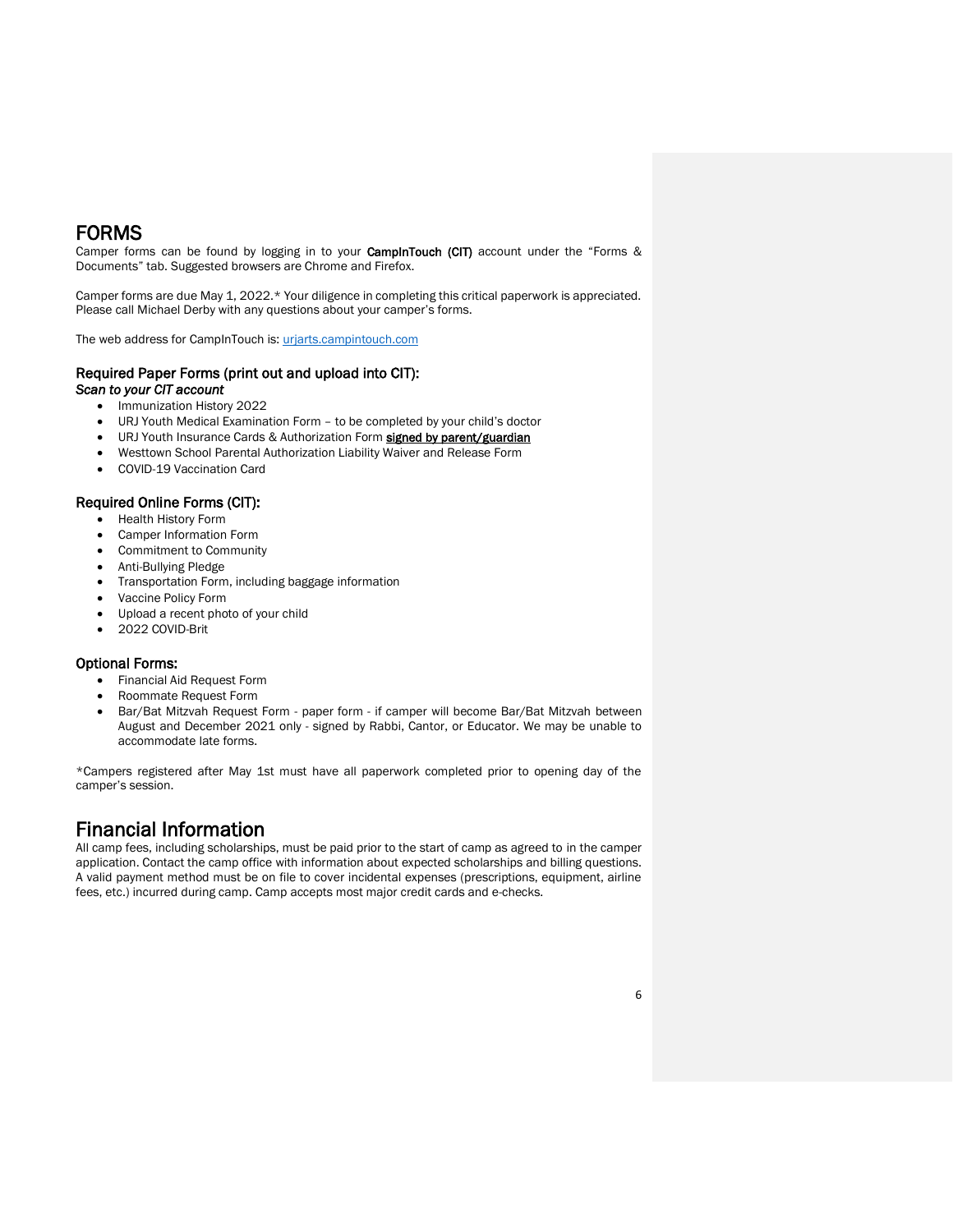## CAMP POLICIES

Camp Policies are created to make 6 Points Creative Arts Academy as wonderful an experience for your child as possible. In a community living experience such as camp, cooperation is essential. We find that campers are most comfortable when they know what is expected of them and the reason behind the expectation. We look at the relationship between camp staff, parents and campers as a partnership, one in which all stakeholders need to do their part.

#### Electronic Devices

The Policy: We are in alignment with most summer youth programs in eliminating camper cell phone use in camp. Additionally, any device that can access the internet, download information using data, make or receive a phone call or e-mail is not permitted at camp. If a camper is travelling to camp with their phone or other device, the items will be secured in locked storage at the start of each session and returned to campers, fully charged, upon departure. Older Gameboys, e-readers, mp3s and iPods without video are permitted, and their use is limited to rest time/bedtime in the dormitories and in art majors where applicable. Disposable or inexpensive digital cameras are a good way to capture camp memories. Campers bring any of these items at their own risk as camp does not take responsibility for their electronics unless they are secured in our safe.

The Why: At camp we are invested in being present with the people and environment around us. We believe it is important to power down and take a much-needed break from social media and the internet. Part of the beauty of camp is that is supports young people in making new friends, taking responsibility for themselves, problem-solving in new ways, and gaining maturity. Unplugging for the instant gratification of a call or text allows campers the opportunity for this growth, with adult guidance, yet independent of their parents.

Campers hiding a phone or tablet put roommates in an uncomfortable position, damages the trusting relationships we are trying to build, and may result in a camper's time with us being cut short. We appreciate parents partnering with us on the goals we've shared and not facilitating or condoning deceptive behavior when it comes to electronics at camp. We encourage you to talk with your camper about the electronics policy as they prepare to come to our program. If you'd like to discuss steps that can be taken for weaning from electronics as camp approaches, please do not hesitate to reach out.

#### **Gratuities**

The Policy: There is no tippingat 6 Points Creative Arts Academy. Contributions to the 6 Points Creative Arts Academy Scholarship Fund in honor of a staff member are greatly appreciated; the staff member will be notified of your generosity. **[6pointscreativearts.org/give/](https://6pointscreativearts.org/give/)** 

The Why: Our staff are hired and paid to do a job. The expectation is that they do this job well. If a staff member has a special impact on your camper or leaves a great impression, tell them or donate to the Creative Arts scholarship fund in their honor!

#### **Packages**

The Policy: Packages for campers will not be accepted at camp.

The Why: If packed appropriately, camp provides everything a camper should need during their stay at camp. If a child has a necessity or they run out of something (ex. Toothpaste, shampoo, etc.) camp will purchase the item and bill the family.

If you've gotten this far, give yourself two points!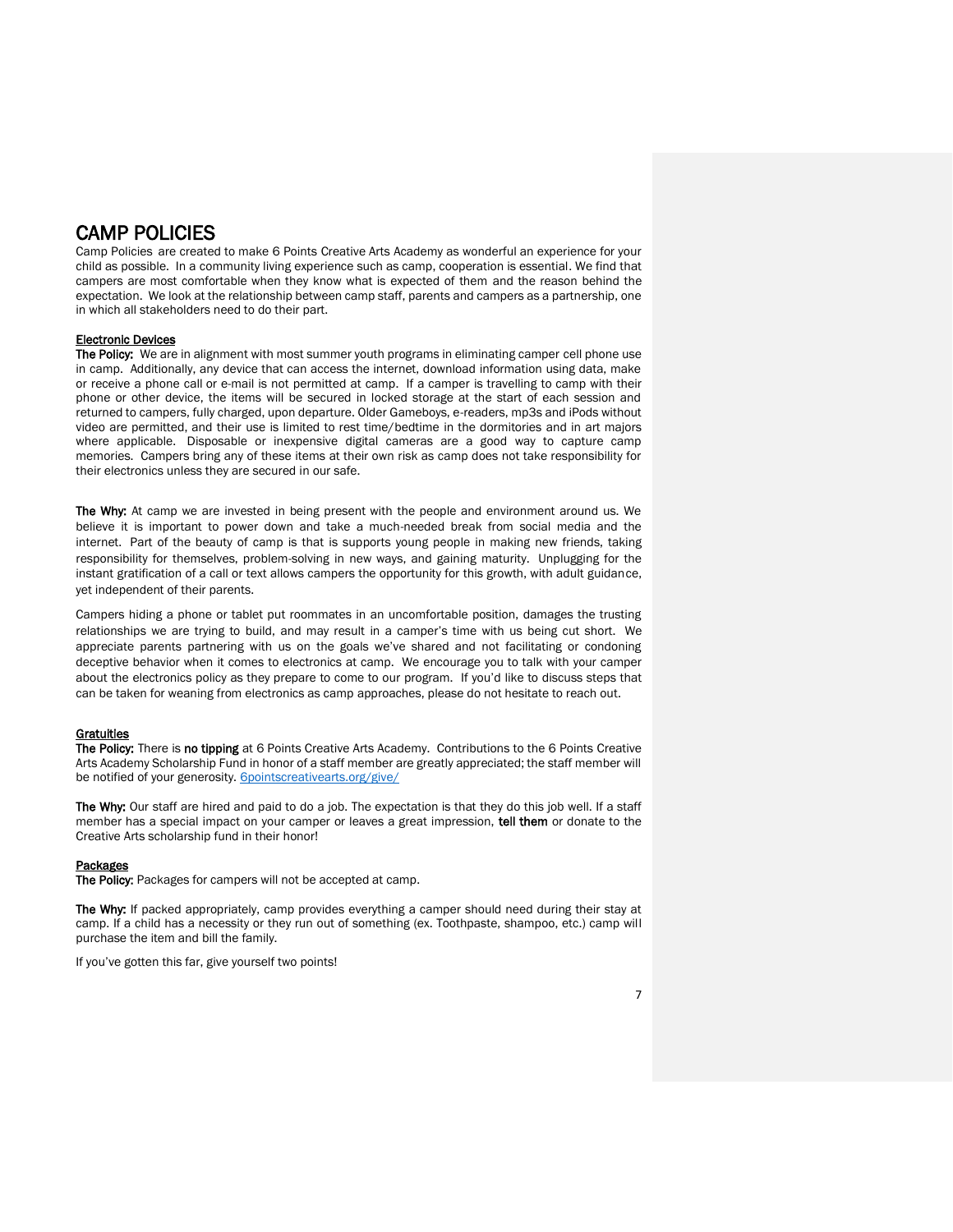#### Leaving camp

The Policy: With a short session program like ours, Campers are expected to remain with us for the entire session for which they are registered. Please discuss any concerns with the Camp Director before camp begins.

The Why: We hope that you understand it is too disruptive for a child, the peer group, and the program when a camper leaves camp early or in the middle of a session for even a short period of time.

#### Money and valuables

The Policy: We encourage all valuables stay at home. Campers do not need money, even if staying for Intersession. Campers may travel with money if they think they will want to buy a snack at the airport or train station. URJ 6 Points Creative Arts Academy cannot be responsible for damaged, lost, or misplaced items.

The Why: There is no need for expensive jewelry nor shuk/canteen/space for spending money at camp. Between parents and staff, everything campers will need during their time at camp is provided. To limit any potential for theft or misplacement, please keep all valuables at home.

#### Tobacco/Alcohol/Drug

The Policy: 6 Points Creative Arts Academy takes a clear position on the use of tobacco, alcohol, and other drugs. It must be understood unequivocally by campers and parents:

The use of these substances is illegal for campers, and in some cases staff, and therefore has no place at camp. In addition, Westtown has a zero-tolerance policy for allowing drugs or alcohol on property. Campers who use or possess these items will be immediately sent home at the parents' expense. In addition, fees will not be returned if a child is sent home for this reason and scholarships may be revoked. Although we do not anticipate a problem, it is vital that everyone connected with 6 Points Creative Arts Academy understands this policy clearly*.* There are no exceptions.

#### Visiting camp

The Policy: Visitors are not allowed in camp without prior clearance from the Camp Director. Please do not spontaneously visit camp.

The Why: Unscheduled visits from friends or relatives interfere with a child's participation in the camp program and program itself and are unfair to other campers and their parents. Containing the camp community also maintains the fullest security possible for our campers and staff, both in terms of their safety and health.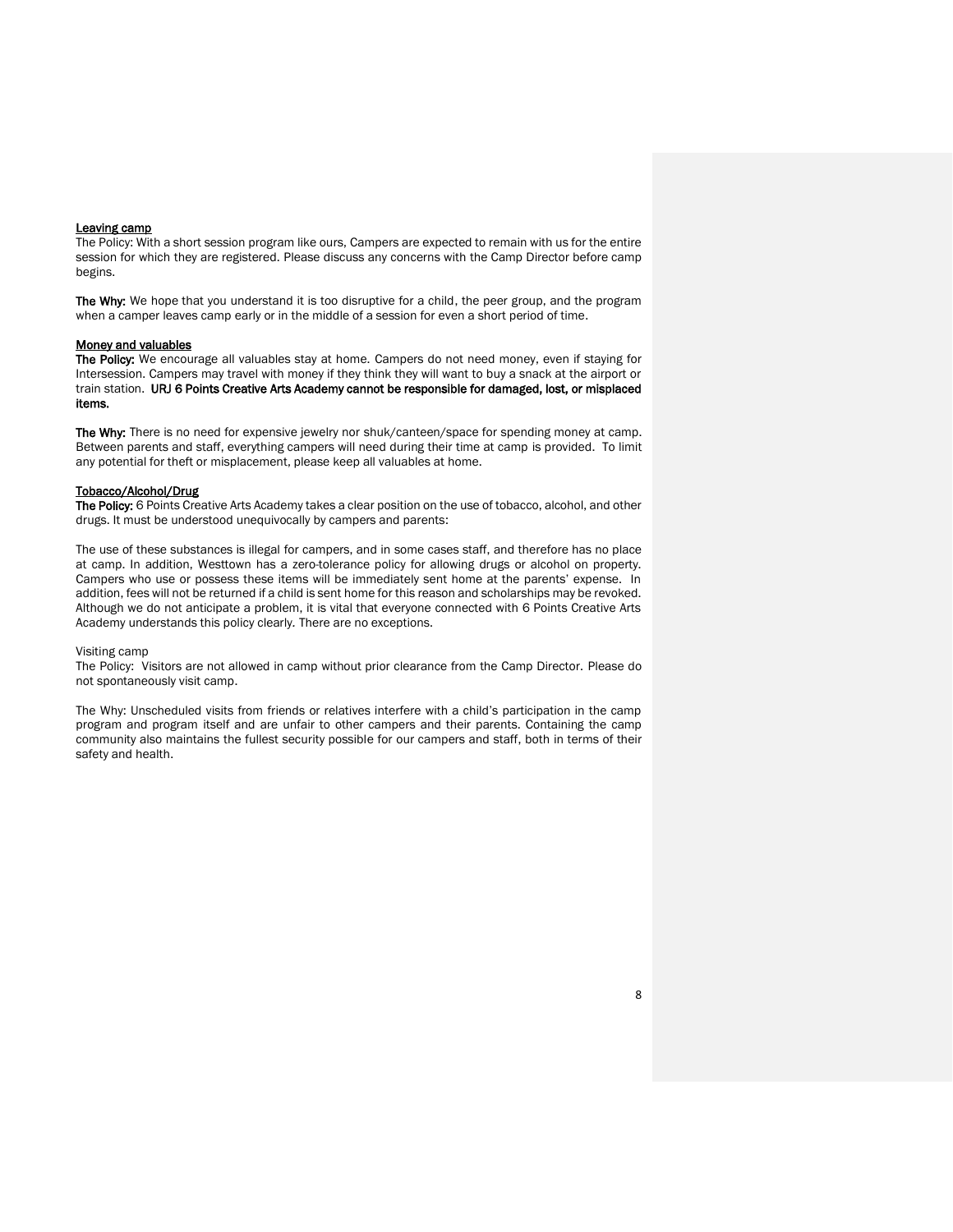## Health and Well-Being

The health and well-being of your child is of the utmost importance at camp. Upon arrival, campers are screened by Health Center staff for temperature and nits/lice before unpacking. 6 Points Creative Arts Academy includes a fully equipped Health Center staffed by medical professionals with additional support locally, on-call. The hospital is 7 minutes away, and pharmacies and other medical and dental professionals are easily accessible. To provide complete and proper care for your children, it is crucial that all the required forms be completed in full and on time, well in advance of their arrival at camp.

In addition to our Health Center, we have a Community Care Director who works with our Residential Life team to support the emotional and mental health and safety of our participants. Our staff are happy ot speak with you about any concerns.

*See "Communication" on p. 13 for more information and how to get in touch with the Community Care Coordinator*

#### Prescriptions Medications

All individual camper prescription medications and Vitamins must be kept with the health professionals at camp. 6 Points Creative Arts has partnered with J Drugs, a prescription supply company. All campers who take prescription medication must fill out the appropriate form for J Drugs. J Drugs will fill, package, and send the prescription to Westtown where our on-site nurses will administer as indicated on the prescription. The URJ Camping system requires that parents fully disclose all medications that their child has been taking within the last six months on the camper medication form. The medication form must be completed and sent to J Drugs by May 1.\*.

Per state law, campers may not keep medications in their dorms. The only exceptions of medications which campers may keep in their dorms are inhalers and EpiPens.

Working with a pharmacy to pre-package medication greatly reduces the risk of human error in the dispensing process. It saves countless hours for the Health Center team, who are then able to completely focus on our camp community. Unless pre-authorization has been received from our staff, we ask for your compliance with this free service.

\*Campers registered after May 1st must have all paperwork completed prior to opening day of the camper's session.

#### Over the Counter Medications

The Health Center stocks Advil, Tylenol, and other OTC medications. You may specify your medication preferences on the Health History form in your CIT account. If your camper takes a daily OTC, please submit a J Drugs form and the medication will be sent directly to camp.

#### URJ Immunization Policy

All campers and staff must be fully immunized in accordance with the URJ policy and documented on the Vaccine Policy Statement submitted through your CIT account. Any camper or staff member lacking proper immunizations cannot be admitted to camp. This includes all covid vaccines for which a camper s eligible (for campers 12 and up this includes Covid boosters). If you have a question about your camper's immunization records, please contact the camp office immediately.

#### **Health Insurance**

Campers are required to carry health insurance. If your child requires a prescription, it will be obtained through J Drugs with the camper's insurance and overnighted to camp. Parents are responsible for copays and any other charges related to prescription medications as well as medical or dental needs that must be addressed outside of camp. Camp has developed relationships with local providers (orthodontists, orthopedists, etc.) to be accessed as needed.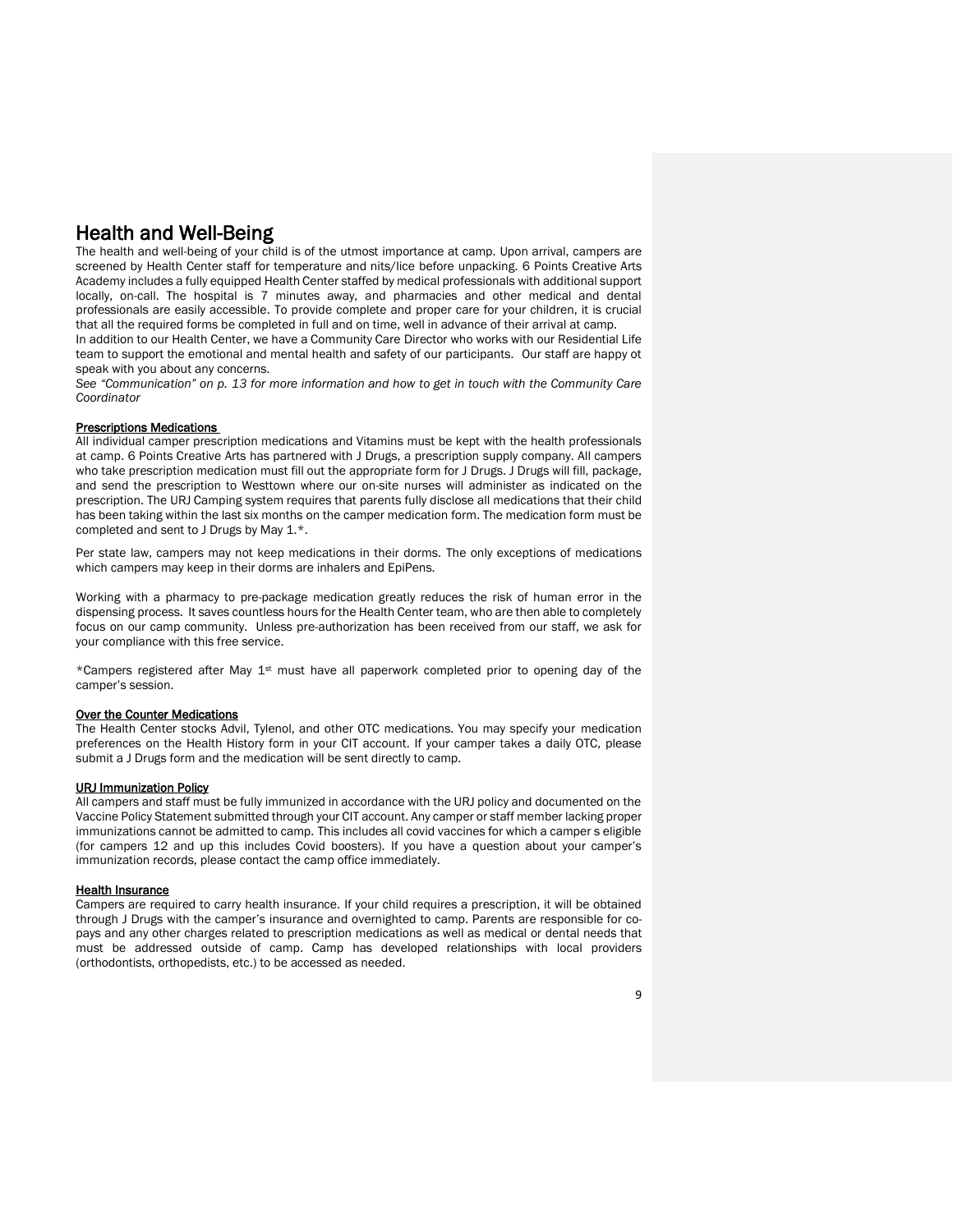Give yourself another 1.5 points if you are still with us!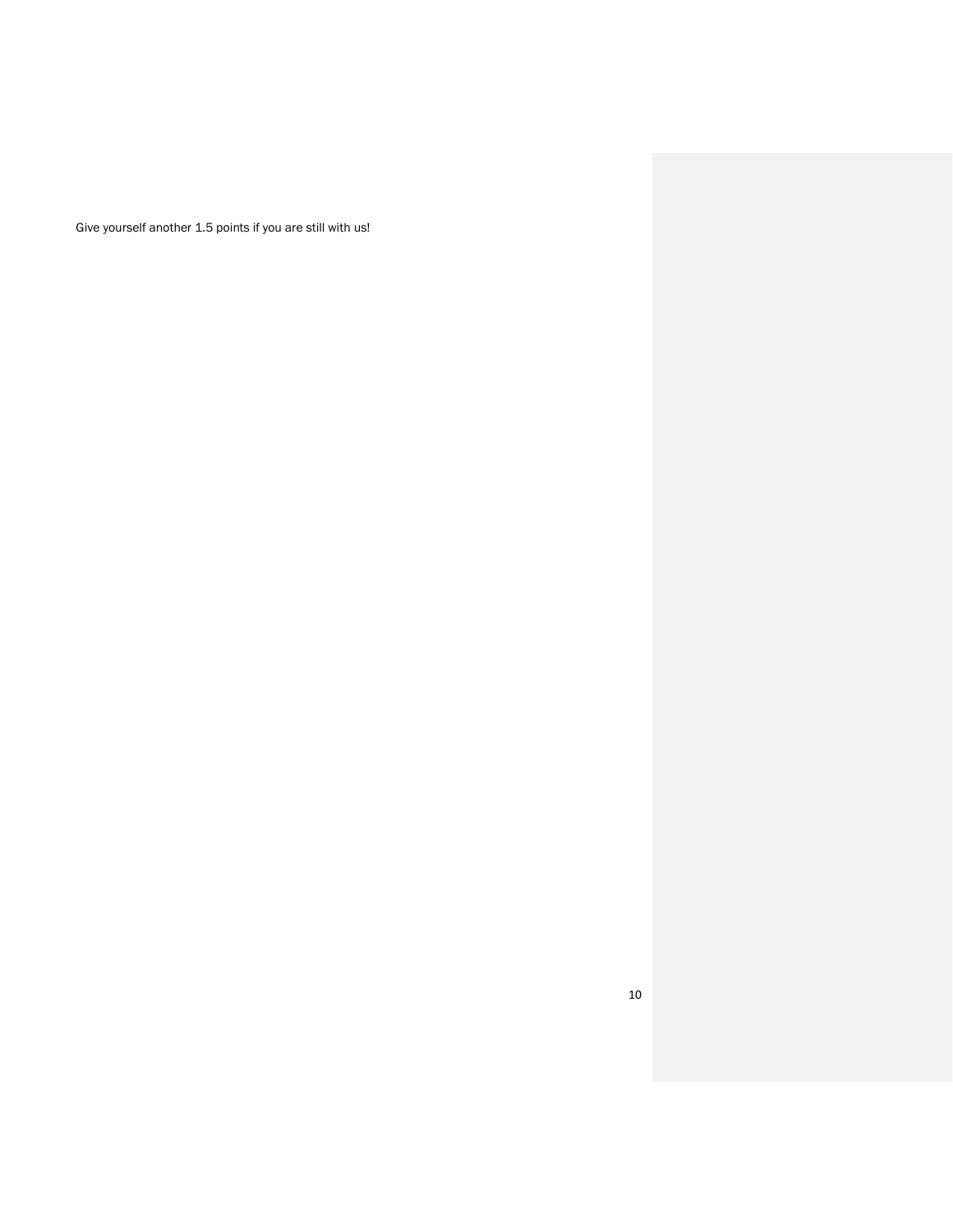## Clothing and Packing for Camp DOWNLOAD OUR SUMMER PACKING LIST:

<https://6pointscreativearts.org/wp-content/uploads/sites/10/2022/05/2022-Packing-List-2-1.pdf>

Each camper receives a 6 Points Creative Arts Academy T-shirt upon arrival and prior to leaving camp. We do not sell clothing or other items at camp.

#### Packing tips

- We recommend using 1-2 large duffel bags with wheels. Storage for luggage is available in the dormitories.
- Dress at camp is casual and modest. Do not feel you need to buy new clothing for your camper. Laundry service will be provided once per session (plus Intersession as necessary).
- All clothing and personal belongings must be clearly marked with your child's first and last name in indelible ink, woven name tapes, or specially designed stickers. Initials do not suffice!
- Please use the packing list as a guide. Do not send valuable or sentimental clothing which your child would be very upset about losing or ruining.
- Linens: send a blanket, pillow, two sets of sheets including pillowcases, and towels. The beds require regular twin size linens. Sleeping bags may not be used in lieu of sheets; they may be opened for use as a blanket.
- We recommend a wrap-around towel or robe for shower-time. All campers and staff will use a hallstyle bathroom and must enter the shower stall in a towel, robed, or clothed. They must exit the shower stall in similar fashion.
- Our community wears tie-dye on FriDye and changes into white tops or dresses and any color bottoms that are clean, and free of tears or holes.
- Please leave all spiked jewelry at home.

Campers should not bring valuable watches, jewelry, or cash to camp. Please read the valuables and electronics policy on page 9. These and any other items deemed inappropriate for camp will be collected, stored and returned at the end of the session. Camp is not responsible for any damage or loss of such items. We reserve the right to search camper belongings.

#### Dress Guidelines

Clothing should reflect the positive nature of camp and the camp community. Campers and staff may not wear clothing with inappropriate pictures or offensive sayings. Shorts must be long enough to provide full coverage even when bent over; cut-off shorts must be long enough to cover the front pockets. All clothing, including bathing suits, should be functional and without risk of wardrobe malfunction. Please see our Brit Kehillah, Commitment to Community, for more details.

On Shabbat (Friday evening), campers are asked to wear a white shirt or blouse, along with untorn jeans, shorts or khakis or a white, casual dress or skirt.

#### Laundry Service

Campers' laundry will be washed and dried once per session by a professional laundry service. Intersession campers will have an additional opportunity to do laundry. While we strive to provide excellent laundry service, we cannot tend to items that require special care.

Campers must bring a laundry bag with their name clearly marked on it, which is also laundered. We make every effort to send campers home with all their own belongings. Camp is not responsible for lost items.

The Whitmore Mesh Laundry Bag is the preferred laundry bag by our partnered service. [Purchase yours](https://www.amazon.com/Whitmor-Mesh-Laundry-Bag-White/dp/B001QD40R4/ref=sr_1_7?s=storageorganization&ie=UTF8&qid=1530893137&sr=1-7&keywords=laundry+bag&dpID=41geDxxkfQL&preST=_SY300_QL70_&dpSrc=srch)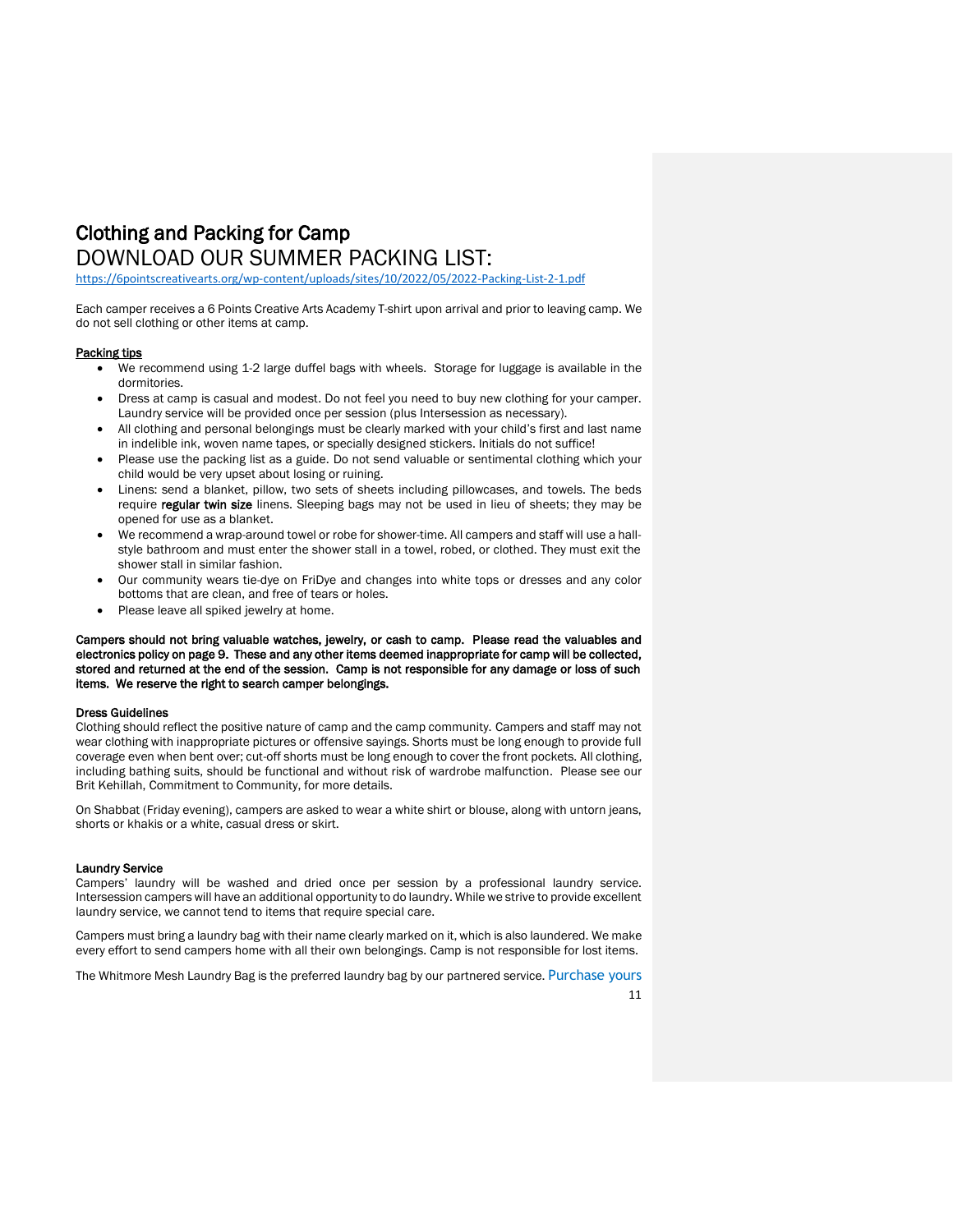[here!](https://www.amazon.com/Whitmor-Mesh-Laundry-Bag-White/dp/B001QD40R4/ref=sr_1_7?s=storageorganization&ie=UTF8&qid=1530893137&sr=1-7&keywords=laundry+bag&dpID=41geDxxkfQL&preST=_SY300_QL70_&dpSrc=srch)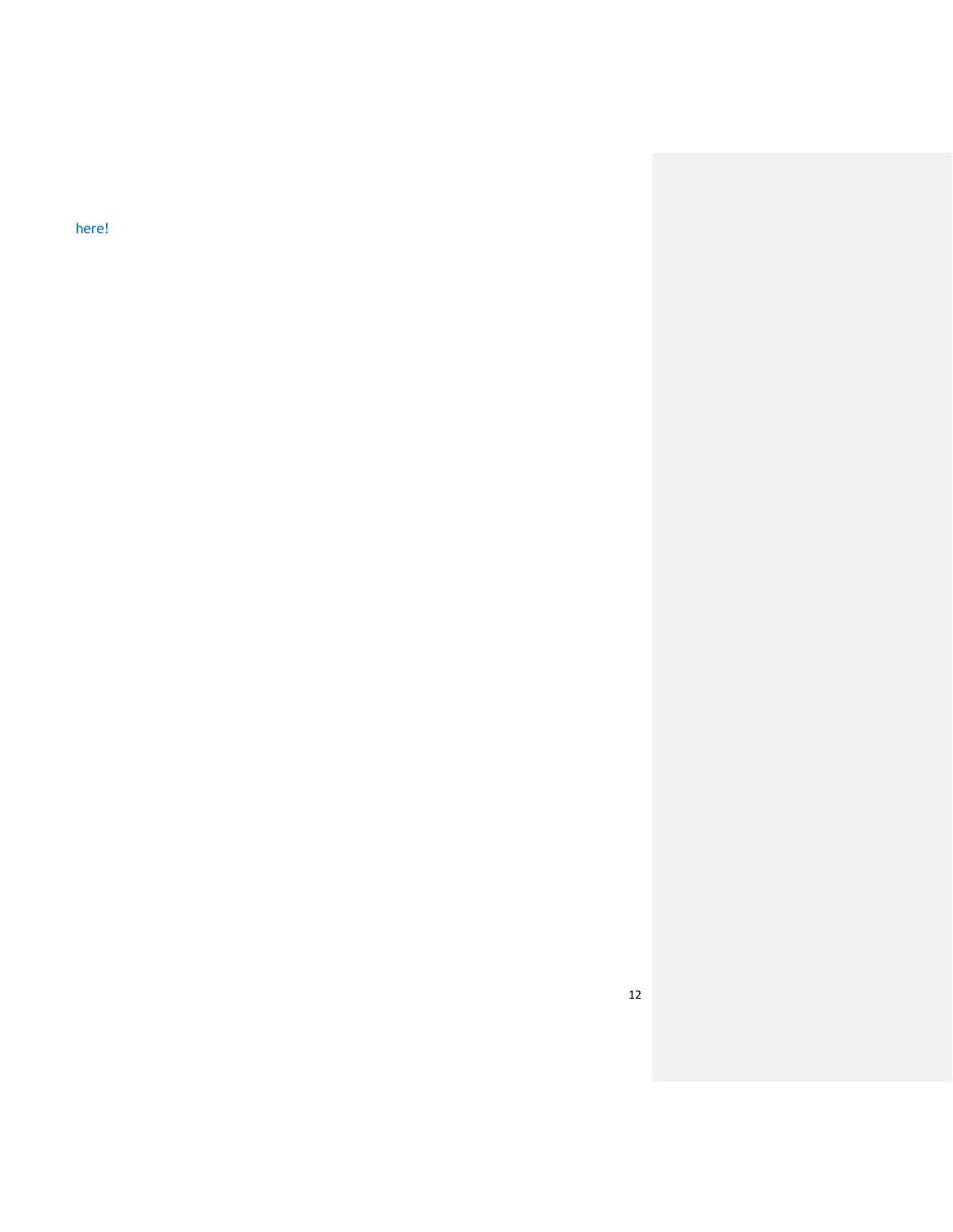## Communications

Telephone calls

| Camp office hours are: |          |
|------------------------|----------|
| Sunday-Thursday        | 9am-8pm  |
| Friday                 | 9am-4pm  |
| Saturday               | Noon-8pm |

After office hours, please feel free to leave a message.

The camp telephone number is 410-609-9870.

Members of our Leadership Team and Medical Staff will be happy to speak with parents as needed. The Camp staff strives to return every phone call within 3 hours of receiving it. Campers may not make or receive telephone calls, unless it is their birthday, Intersession, or they are in the Health Center. In case of emergency, please call the camp office.

In case of true emergency after hours, please call  $484-947-1213$  to reach the professional staff on-call. This number should only be used for immediate access after business hours.

#### Please Note:

You will receive daily communication from camp in the form of:

- Photos on Camp InTouch
- Social Media Posts
	- o Facebook: @Urj6pointsarts
	- o Instagram: @urj6pointsarts

We will send a weekly email, From the Director's Chair, on Friday afternoons.

You will receive an email within the first 48 hours of camp confirming your child's majors, minor (chosen at camp), counselors, roommates, and bunk name.

#### *During the camp season,* you may communicate with our team via email. See page 1. Emails may also specifically be sent to the following:

#### Communicating with your camper's Unit Head

Your camper's Unit Head can be contacted for any concerns about your camper. If you need to leave a message, please be sure to relay the gender identity and age unit of your camper and be specific in voicing your concern so that the correct Unit Head can investigate the issue before calling you back. Be sure to leave a phone number where you can be reached. The Unit Heads can also be reached at [CAABonim@urj.org](mailto:CAABonim@urj.org), [CAAShoreshim@urj.org](mailto:CAAShoreshim@urj.org)[, caaolim@urj.org](mailto:caaolim@urj.org) o[r caagesher@urj.org.](mailto:caagesher@urj.org) You will receive an email from camp 24-48 prior to your camper's arrival day with drop-off information, last minute tips, and the email address to use to contact the Resident Advisor.

#### Communicating with the Community Care Director

The Community Care Director can be contacted for specific concerns about your child's mental, social or emotional well-being. If you need to leave a message, please be specific in voicing your concern so that the Community Care Coordinator can investigate the issue before calling you back. Be sure to leave a phone number where you can be reached. The Community Care Director can also be reached at [CAACares@urj.org.](mailto:CAACares@urj.org)

#### Communicating with the Health Care Team

Camp Nurses can be contacted for any medical questions. Generally, a message will be sent to the health care team member and your call will be returned. Please be sure to leave a phone number where you can be reached. The medical staff can be contacted at [CAAHealth@urj.org](mailto:CAAHealth@urj.org). While nurses are on staff 24/7, please be aware that they are very busy caring for campers throughout the day.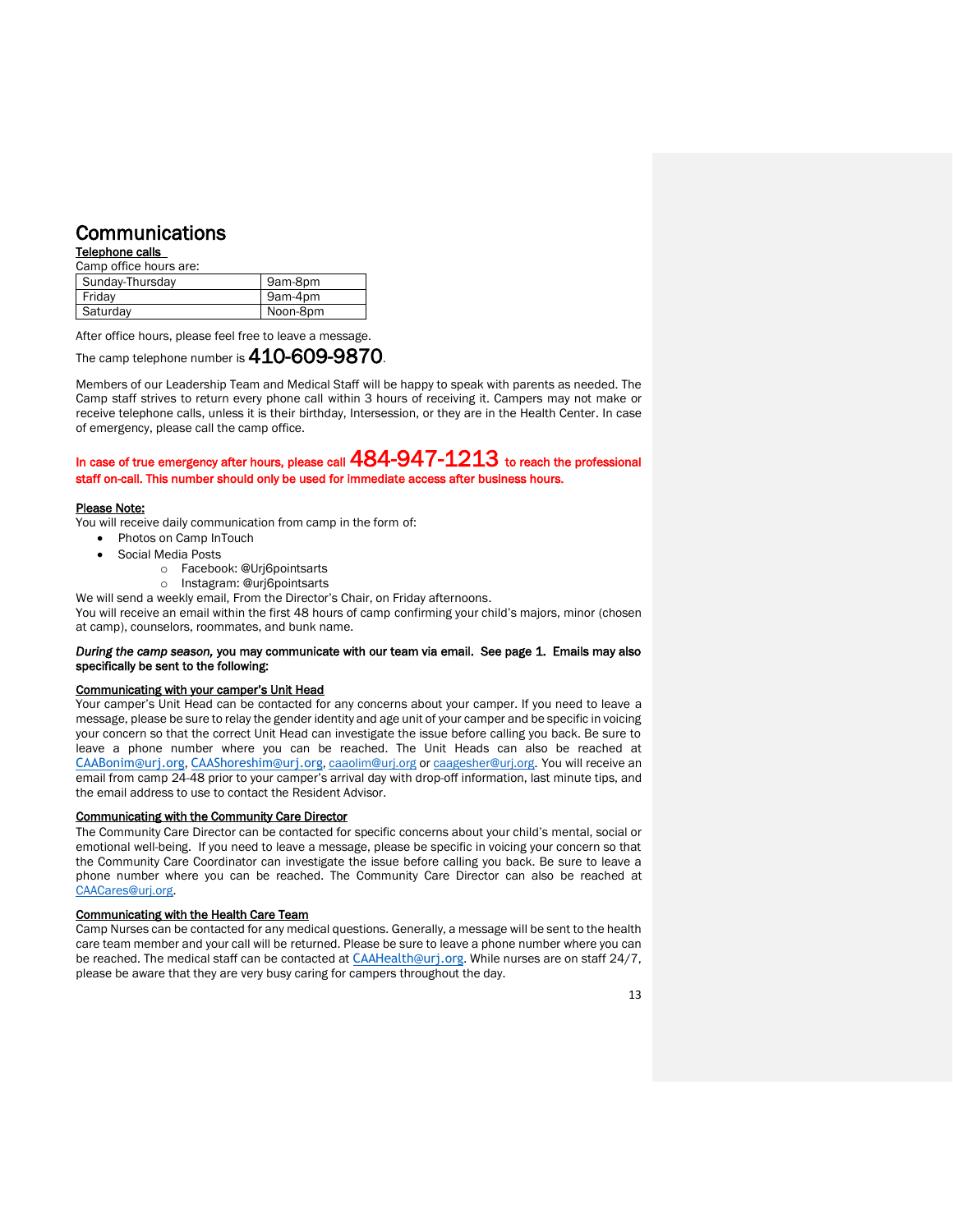#### Communicating with the Logistics/Transportation Team

If you have specific questions about transportation for opening and/or closing day, you may contact the Director of Summer Operations by phone or at [CAALogistics@urj.org.](mailto:caalogistics@urj.org) Please be sure to leave a phone number where you can be reached.

All parents with a camper flying as an unaccompanied minor can expect a call 24-48 hours prior to your child's flight with information as to the staff member picking up on Opening Day and dropping off on Closing Day. At time of purchase, please list Jo-Ellen Unger as the contact for your child flying unaccompanied.

#### Mail and E-Letters

It is essential that your child receive mail within the first two days of arrival. WE HIGHLY ENCOURAGE THE USE OF E-LETTERS THROUGH YOUR CAMP INTOUCH (CIT) ACCOUNT.

6 Points Creative Arts Academy offers a two-way email service option through your Camp InTouch account. Emails from parents are printed and delivered once per day, and campers can respond using eLetter replies *if* designated by the parents or printed in advance. Parents must check the box indicated they wish to receive a response e-letter. *Campers must write in black ink on the designated eLetter paper.* Detailed instructions about using the system will be sent shortly. Camp provides the first four eLetters at no charge.

If you choose to send mail through the US Postal service, which we do not recommend, be sure to provide an adequate quantity of stationery, envelopes, stamps, and a pen for your child to write home. Younger campers find fold-over notes particularly easy, *but they must be instructed in their use*. Additionally, using return address labels or pre-addressing envelopes makes writing home even easier for your child. *Otherwise, be sure your child knows how to address and stamp an envelope.* Many children do not know how to address a letter or use stamps correctly! PLEASE NOTE: You may not receive letters sent through the US Postal Service until after your camper has returned home.

In order set Shabbat apart from the rest of the week, like most URJ camps, mail will be distributed to campers Sunday-Friday.

Give yourself another point if you understand that we HIGHLY RECOMMEND THE USE OF E-LETTERS THROUGH YOUR CAMP INTOUCH ACCOUNT.

#### Letters should be addressed to:

Camper's Name 6 Points Creative Arts Academy 975 Westtown Road West Chester, PA 19382

Keep in mind that some letters you receive will be filled with love and joy, while others might be quite the opposite. Children's letters are generally subject to oversimplification as well as exaggeration, often based on their experience in just the previous few minutes before writing to you. Please do not make a snap judgement when trying to interpret the meaning behind the letter. Letters that are sent during the first days of camp may be negative due to natural adjustment for campers gaining independence. If you are concerned, please contact your camper's head counselor.

Please do not send mail through the US Postal Service after the last Wednesday your child is at camp. Mail sent after that day will probably not reach your child before Sunday morning's departure. Did you know we would really prefer you utilize the e-letter system to communicate with your camper in your Camp InTouch account?

Please be aware that *no news is good news!* Campers' main opportunity to write is during rest time, but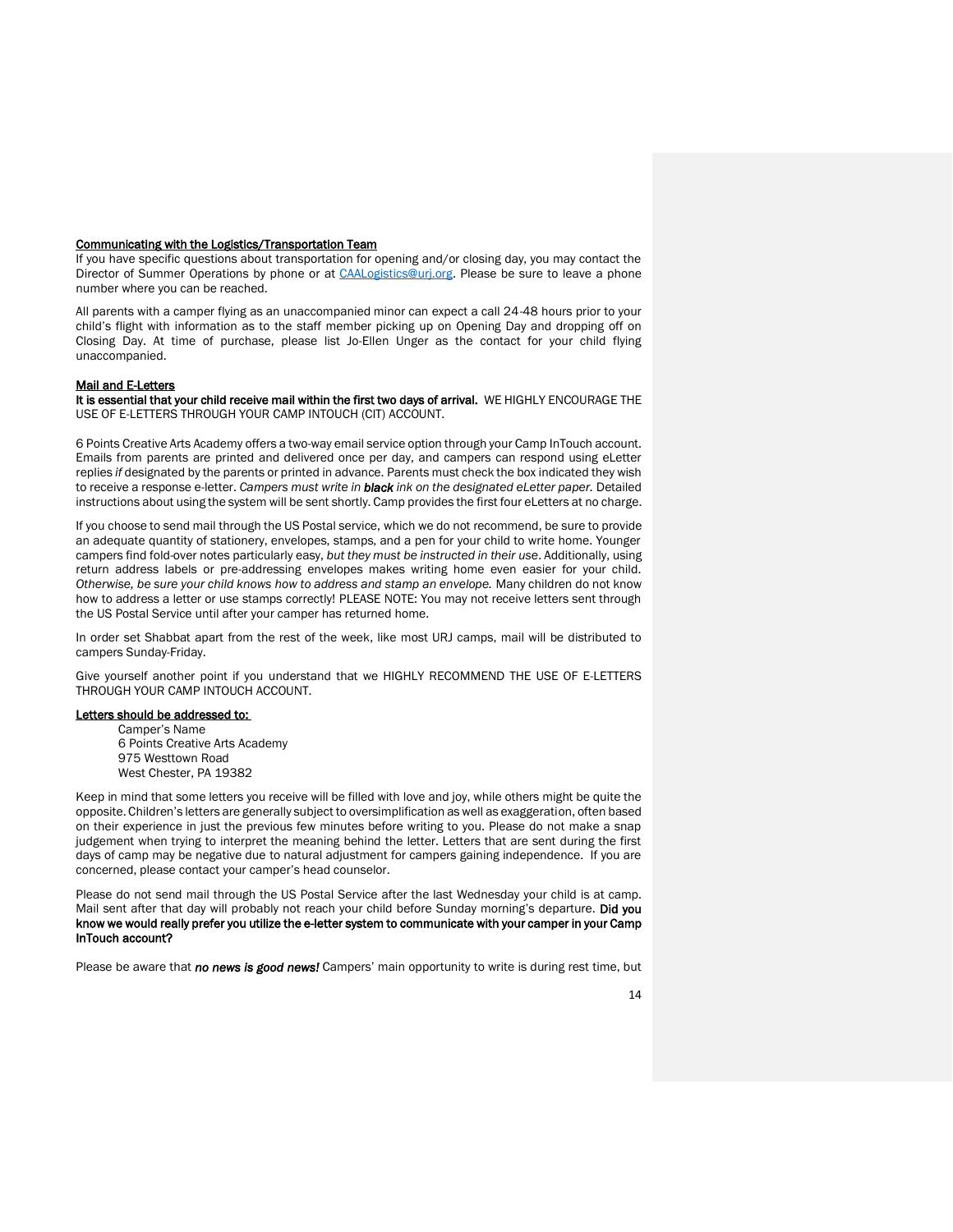as active and busy as camp is, they often really do need to rest! Parents, however, should write frequently. Please keep your notes upbeat and focused on camp. We discourage writing about your family's adventures that campers are missing during camp. Remember that your child may also be writing to others - grandparents, siblings, friends - and may not write as often as you do, but please keep writing.

AGAIN! WE HIGHLY ENCOURAGE THE USE OF E-LETTERS THROUGH YOUR CAMP INTOUCH ACCOUNT.

#### Packages

As a reminder, 6 Points Creative Arts has a no package policy.

#### Social Media

We encourage all parents to follow 6 Points Creative Arts on our various social media accounts.







We will post updates about camp events, special reminders for opening/closing days, blogs, and photos frequently. Camp social media gives you a glimpse at all the wonderful things your camper will be doing this summer!

As part of the camper application, the option to allow photos of your camper be used in promotional materials was given. If you would prefer your child not be used in future promotional materials or posted on social media (different from CampMinder), please let us know.

#### Photos

Camp photographers are charged with the task of capturing a wide variety of daily and special camp activities. Photos will be posted once daily Sunday-Friday.

We will do our best to capture each camper every day, however, please remember that the photos posted are representative of the camp experience and not necessarily your child's personal camp experience. We ask that you try to view photos from an objective point of view, however, if you have any concerns about a photo you see, please do not hesitate to contact the camp office. You can view, mark favorites, buy, and share photos through Camp InTouch. Parents can also create "guest accounts" in Camp InTouch to allow family members to view photos and send e-letters to campers.

#### Videos

In addition to photos, our media team captures the camp experience through video as well. Although campers will see a short session summary video during Showcase, we are unable to share most camp videos publicly, including showcase performances, due to copyright infringement laws.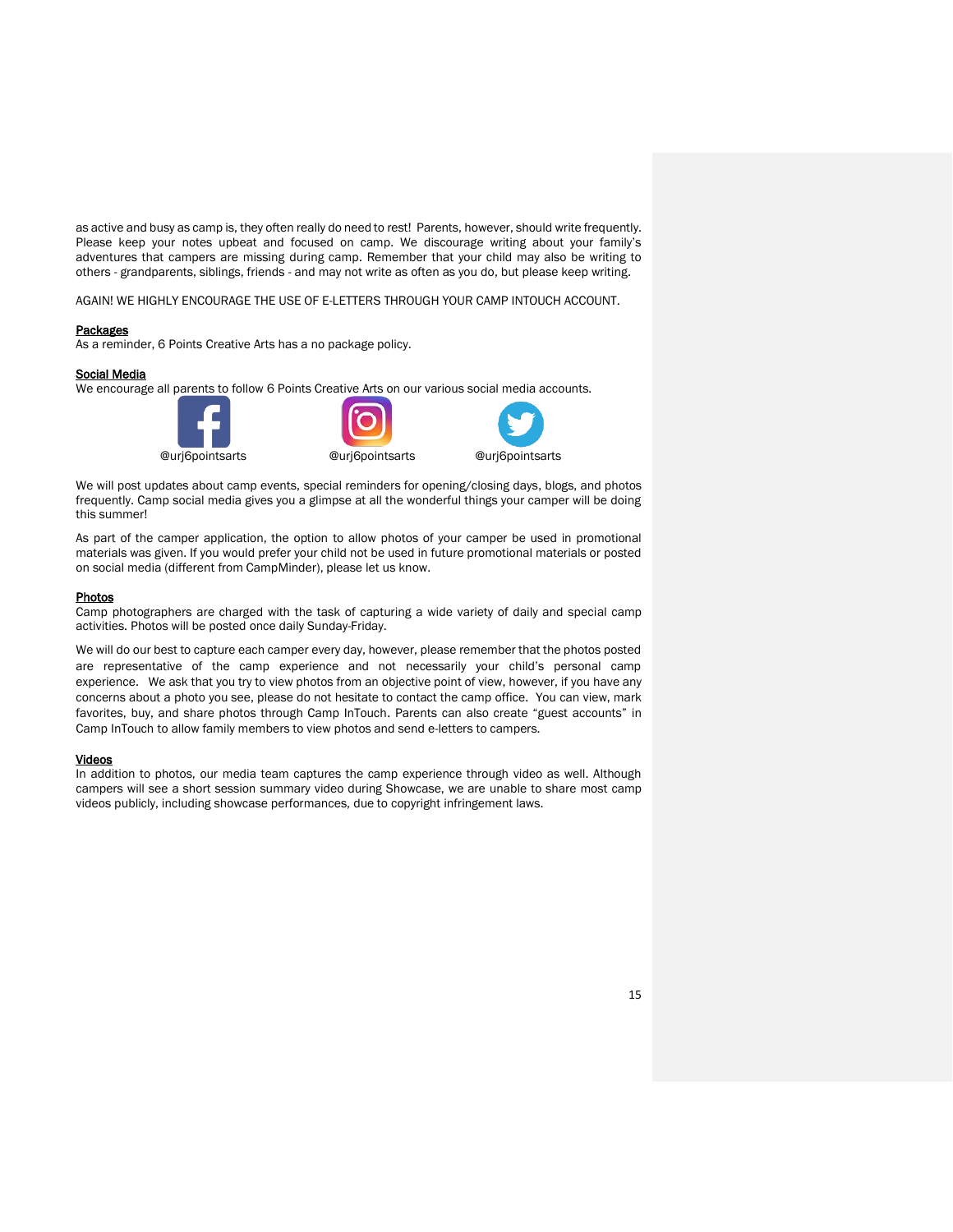## Roommate Requests

Most campers have two roommates and preferences can be indicated on the Camper Information form in your Camp InTouch account. Be assured that if you decide not to make a roommate request for your child (many families do not), matches will be made with the utmost thought and concern for compatibility.

We try to our best honor reciprocal roommate requests if submitted on time, but we cannot guarantee this as grade differences, space and enrollment numbers may be factors. Additionally, it is the responsibility of the families to coordinate reciprocal requests. Camp will not intervene on behalf of a camper in situations where both families do not signify agreement, in writing, on the Camper Information form. To facilitate a smooth rooming process, we recommend that you discuss your camper's requests with the other camper's family in advance.

There are times when, in the best interest of your child, other children, and/or the camp community, requests cannot be honored, or roommates are switched during the session. In these few cases we will communicate with you and hope that you will trust our professional judgment. Final rooming decisions always remain with the Camp Director.

## Bar/Bat Mitzvah Approaching?

We wish youִִ!טובִִמזל *mazal tov!* 6 Points Creative Arts Academy faculty work with campers who will become a Bar or Bat Mitzvah by January following camp. Study materials can be sent directly to camp or brought with the camper. Be sure to have your child's clergy or educator complete the appropriate form, available in CIT, and return it to your Camp InTouch account.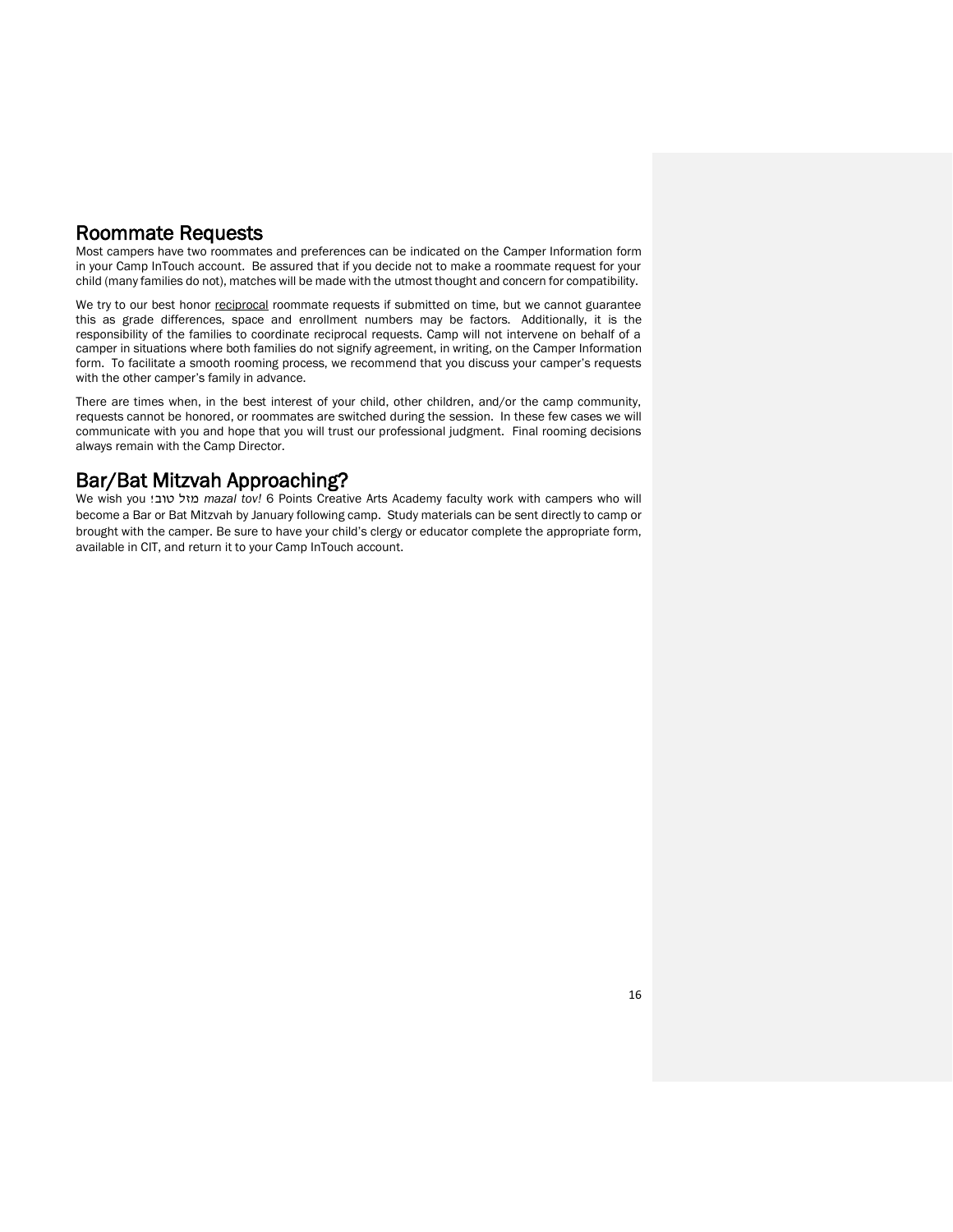## A TYPICAL DAY AT 6 POINTS CREATIVE ARTS ACADEMY

Campers follow a daily schedule most days. Friday evenings and Saturdays will look different as we celebrate Shabbat. All schedules can be found on our website here: <https://6pointscreativearts.org/daily-schedule/>

#### Wake-Up

Dorm counselors wake their campers each morning so that campers have enough time to get dressed, shower if they choose, brush their teeth, comb their hair, and get to our morning session on time.

#### Mo Moments - Morning Intention Setting

Start the day with enthusiasm and intentionality! Staff and faculty lead a morning framing to get us thinking and focused on the day ahead.

#### *Nikayon* - Clean Up

Each day there is much needed time for cleaning the dormitories. During this time, campers make their beds, organize their dressers and closets and fill their laundry bags. Campers may be given some responsibilities for cleaning the communal areas of the dorm. This is also a time for campers to shower if they choose.

Add another 1.5 points!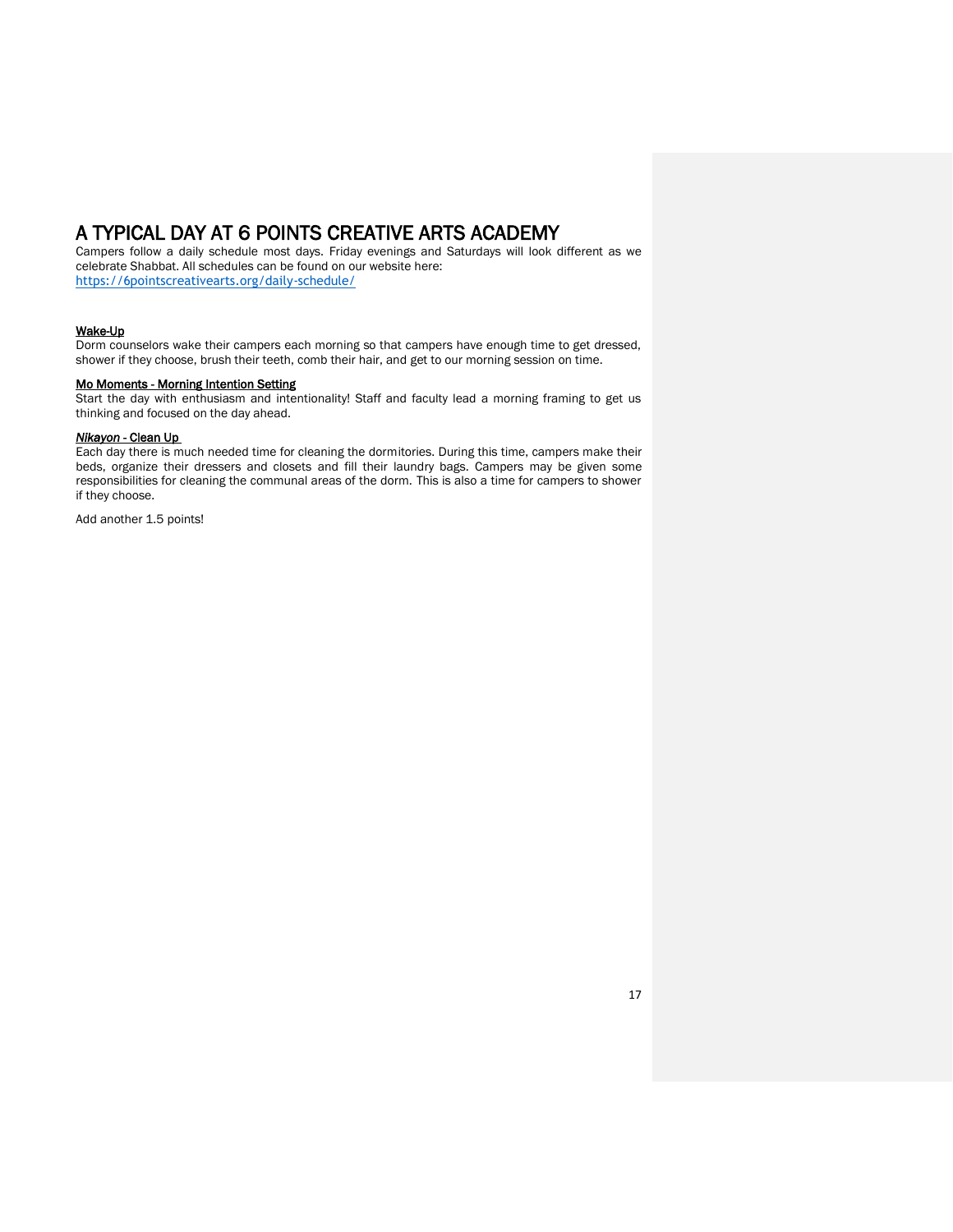#### Art Majors

Campers will learn from Arts Mentors and counselors in their chosen art major(s): Creative Writing, Culinary Arts, Dance, Contemporary Theatre, Musical Theatre, Instrumental Music\*, Vocal Music, and Visual Arts

\*available for Olim campers as a major only

#### Art Minors

Campers will select their Art Minor at camp. Minors are an opportunity to further explore or dive deeper into an arts area of the camper's choosing. While some Minors have been featured in showcase,

#### Kinesthetic Arts

Get moving! This is our sports hour and a time for our artists to be active. The goal is for active and healthy living, not competition. We offer many different options for all campers: options may be kickball, soccer, tennis, yoga, Zumba, swimming, or jogging.

#### *Mindfulness*

We use this period to get centered. We may practice yoga, journal, take a nature walk, or prepare for Shabbat. Activities vary day-to-day.

#### *Gesher* - Bridge

Our Staff-in-Training unit, for current 11<sup>th</sup> graders, will have designated time each day for leadership development and training. These campers will also participate in Arts Majors, camp-wide activities, and shadow CAA staff.

#### *Menucha* - Rest Time

After an activity-packed morning, campers need to take a break. Campers receive mail upon returning to their dorms after lunch. During this period, campers stay quietly in their dorms. Some sleep, others read or play quiet games with friends. This is a time that campers can write letters home to family and friends.

#### Evening Program

Evening programs are mostly planned by our Program Director in collaboration with Programming Counselors. Evening programs are sometimes all-camp and sometimes by-unit. Faculty may be asked to participate or help lead the program, depending on what is needed for the evening. Programs are diverse in content as some are purely camp fun while others ask campers to answer BIG questions and think deeply – many are both!

#### *Siyyum* - Day's End

The camp day ends with the community gathering together briefly in joyful song and prayer to reflect on our day's work.

#### *Laila Tov* - Good Night

After a day full of activity and fun at 6 Points Creative Arts Academy, it is time for a shower, snack, and bed. Counselors will lead a reflection of the day before quiet time to finish writing a letter or reading a book. Lights out time varies for age groups.

#### Campers also enjoy:

Visiting Artists - Each session we invite artists to join our community and teach a master class. This varies between majors.

**Olim Night in -** Each session our oldest unit in camp will enjoy a night out for community bonding and socialization. Campers enjoy spending supervised time off-camp bowling, doing karaoke, going to a local fair, or something similar.